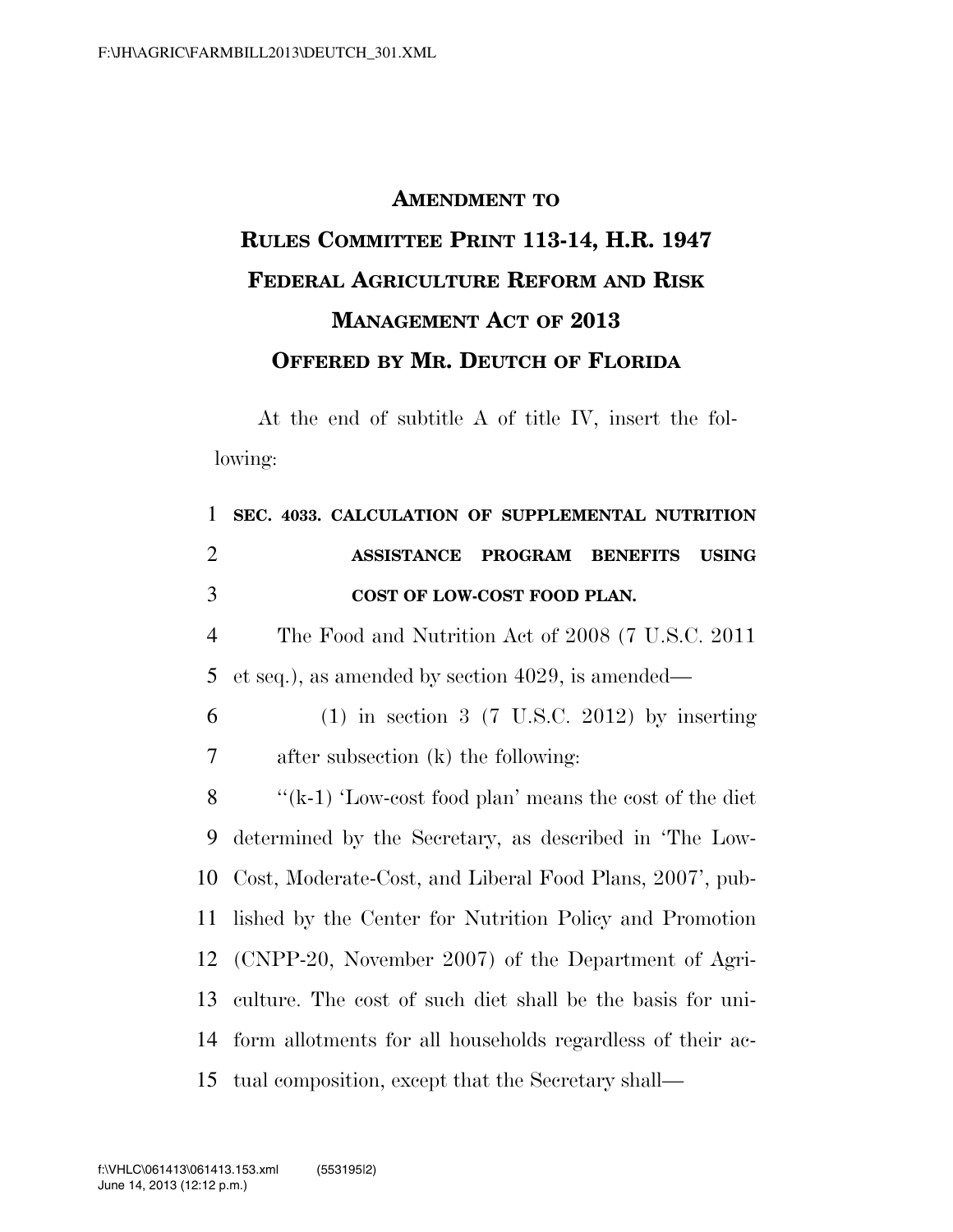1 ''(1) make household-size adjustments (based on the unrounded cost of such diet) taking into ac- count economies of scale; ''(2) make cost adjustments in the low-cost food plan for Hawaii and the urban and rural parts of Alaska to reflect the cost of food in Hawaii and urban and rural Alaska; 8 ''(3) make cost adjustments in the separate low-cost food plans for Guam, and the Virgin Is- lands of the United States, to reflect the cost of food in those States, but not to exceed the cost of food in the 50 States and the District of Columbia; and  $\frac{13}{13}$  ''(4) on October 1, 2015, and each October 1 thereafter, adjust the cost of the diet to reflect the cost of the diet in the preceding June, and round the result to the nearest lower dollar increment for each household size.'', 18 (2) in section 8(a) (7 U.S.C. 2017(a)) by strik- ing ''thrifty food plan'' each place it appears, and in- serting ''low-cost food plan'', 21 (3) in section  $19(a)(2)(A)$  (7 U.S.C.  $2028(a)(2)(A)$  (A) in clause (i) by striking ''and'' at the end, (B) in clause (ii)—